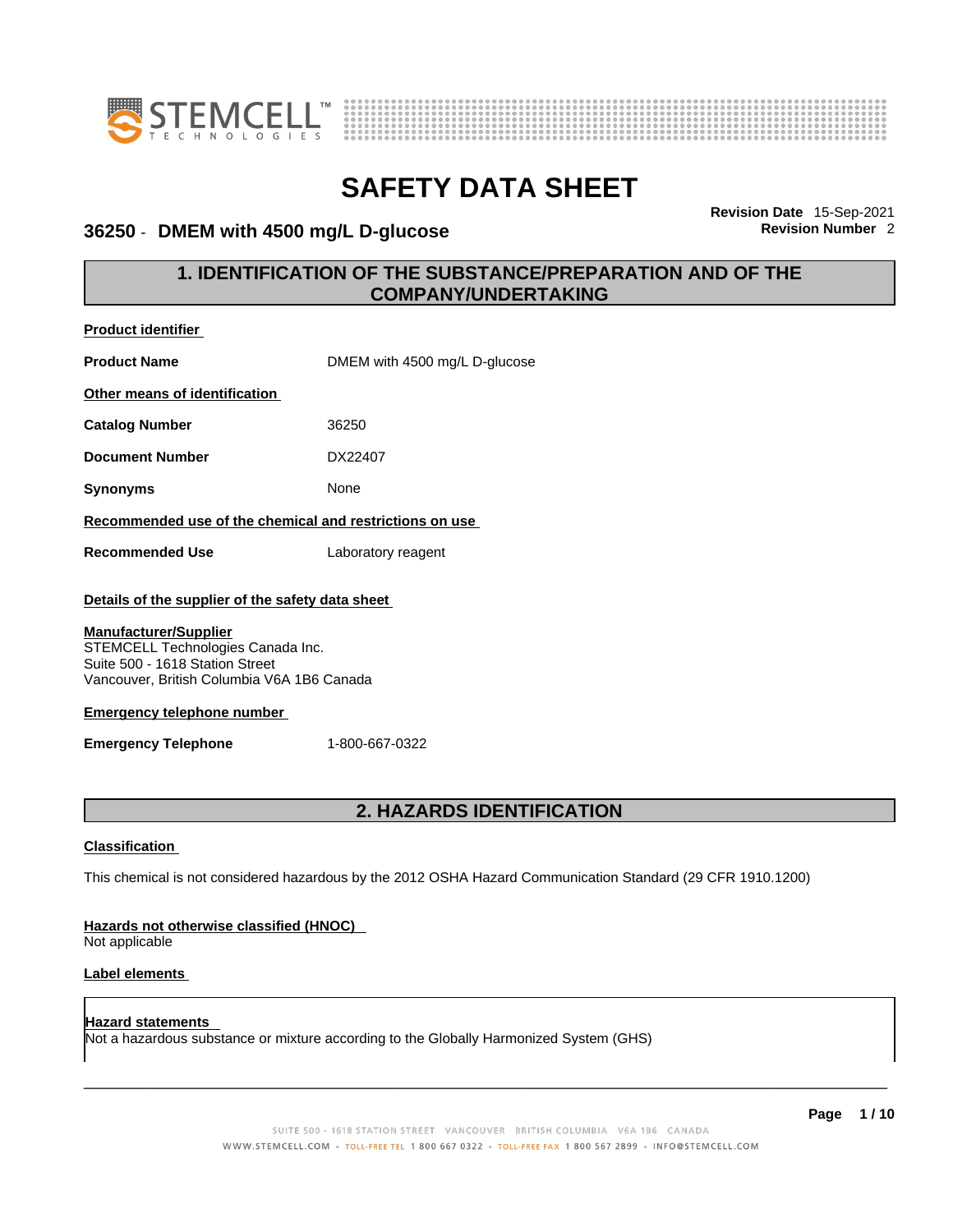



## \_\_\_\_\_\_\_\_\_\_\_\_\_\_\_\_\_\_\_\_\_\_\_\_\_\_\_\_\_\_\_\_\_\_\_\_\_\_\_\_\_\_\_\_\_\_\_\_\_\_\_\_\_\_\_\_\_\_\_\_\_\_\_\_\_\_\_\_\_\_\_\_\_\_\_\_\_\_\_\_\_\_\_\_\_\_\_\_\_\_\_\_\_ **Revision Date** 15-Sep-2021 **36250** - **DMEM with 4500 mg/L D-glucose Revision Number** 2

The product contains no substances which at their given concentration, are considered to be hazardous to health.

**Appearance** Clear **Physical state** Liquid

**Odor** No data available

**Other Information**  Not applicable

**Unknown acute toxicity** 6.52E-06 % of the mixtureconsists of ingredient(s) of unknown toxicity 6.52E-06 % of the mixture consists of ingredient(s) of unknown acute oral toxicity  $6.52E-06$  % of the mixture consists of ingredient(s) of unknown acute dermal toxicity 6.52E-06 % of the mixture consists of ingredient(s) of unknown acute inhalation toxicity (gas) 6.52E-06 % of the mixture consists of ingredient(s) ofunknown acute inhalation toxicity (vapor) 6.52E-06 % of the mixture consists of ingredient(s) of unknown acute inhalation toxicity (dust/mist)

### **3. COMPOSITION/INFORMATION ON INGREDIENTS**

### **Substance**

Not applicable.

### **Mixture**

Not a hazardous substance or mixture according to the Globally Harmonized System (GHS)

\*The exact percentage (concentration) of composition has been withheld as a trade secret.

### **4. FIRST AID MEASURES**

### **Description of first aid measures**

| <b>Inhalation</b>   | Remove to fresh air.                                                                                                    |
|---------------------|-------------------------------------------------------------------------------------------------------------------------|
| Eye contact         | Rinse thoroughly with plenty of water for at least 15 minutes, lifting lower and upper eyelids.<br>Consult a physician. |
| <b>Skin contact</b> | Wash skin with soap and water.                                                                                          |
| <b>Ingestion</b>    | Clean mouth with water and drink afterwards plenty of water.                                                            |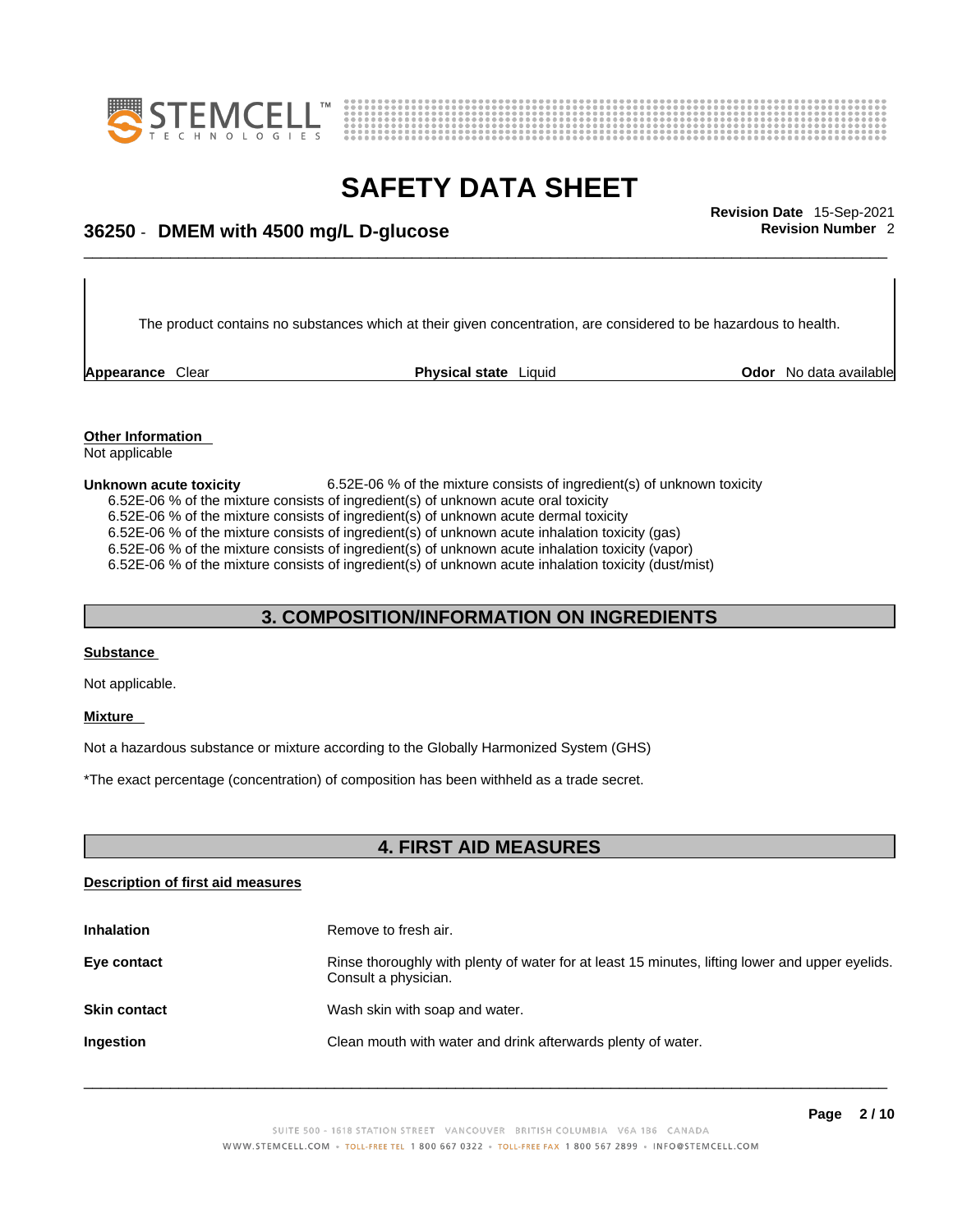



## \_\_\_\_\_\_\_\_\_\_\_\_\_\_\_\_\_\_\_\_\_\_\_\_\_\_\_\_\_\_\_\_\_\_\_\_\_\_\_\_\_\_\_\_\_\_\_\_\_\_\_\_\_\_\_\_\_\_\_\_\_\_\_\_\_\_\_\_\_\_\_\_\_\_\_\_\_\_\_\_\_\_\_\_\_\_\_\_\_\_\_\_\_ **Revision Date** 15-Sep-2021 **36250** - **DMEM with 4500 mg/L D-glucose Revision Number** 2

| Most important symptoms and effects, both acute and delayed                                                      |                                                                                                                                       |  |
|------------------------------------------------------------------------------------------------------------------|---------------------------------------------------------------------------------------------------------------------------------------|--|
| <b>Symptoms</b>                                                                                                  | No information available.                                                                                                             |  |
|                                                                                                                  | Indication of any immediate medical attention and special treatment needed                                                            |  |
| Note to physicians                                                                                               | Treat symptomatically.                                                                                                                |  |
|                                                                                                                  | <b>5. FIRE-FIGHTING MEASURES</b>                                                                                                      |  |
| <b>Suitable Extinguishing Media</b>                                                                              | Use extinguishing measures that are appropriate to local circumstances and the<br>surrounding environment.                            |  |
| Unsuitable extinguishing media                                                                                   | CAUTION: Use of water spray when fighting fire may be inefficient.                                                                    |  |
| Specific hazards arising from the<br>chemical                                                                    | No information available.                                                                                                             |  |
| <b>Explosion data</b><br><b>Sensitivity to Mechanical Impact None.</b><br><b>Sensitivity to Static Discharge</b> | None.                                                                                                                                 |  |
| Special protective equipment for<br>fire-fighters                                                                | Firefighters should wear self-contained breathing apparatus and full firefighting turnout<br>gear. Use personal protection equipment. |  |

### **6. ACCIDENTAL RELEASE MEASURES**

### **Personal precautions, protective equipment and emergency procedures**

| Ensure adequate ventilation.                                                         |  |  |
|--------------------------------------------------------------------------------------|--|--|
|                                                                                      |  |  |
|                                                                                      |  |  |
| See Section 12 for additional Ecological Information.                                |  |  |
| Methods and material for containment and cleaning up                                 |  |  |
| Prevent further leakage or spillage if safe to do so.                                |  |  |
| Pick up and transfer to properly labeled containers.                                 |  |  |
| Clean contaminated objects and areas thoroughly observing environmental regulations. |  |  |
|                                                                                      |  |  |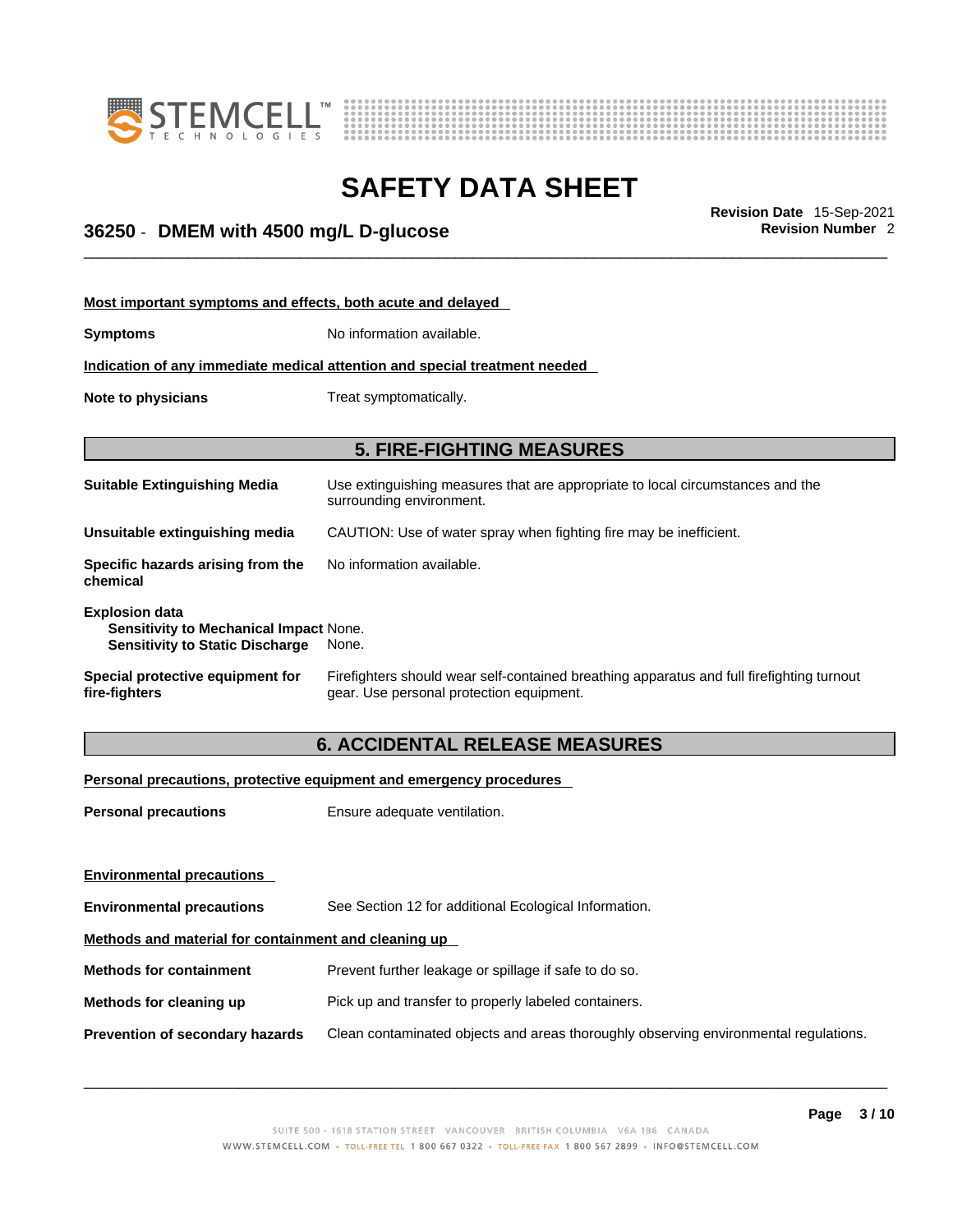



## \_\_\_\_\_\_\_\_\_\_\_\_\_\_\_\_\_\_\_\_\_\_\_\_\_\_\_\_\_\_\_\_\_\_\_\_\_\_\_\_\_\_\_\_\_\_\_\_\_\_\_\_\_\_\_\_\_\_\_\_\_\_\_\_\_\_\_\_\_\_\_\_\_\_\_\_\_\_\_\_\_\_\_\_\_\_\_\_\_\_\_\_\_ **Revision Date** 15-Sep-2021 **36250** - **DMEM with 4500 mg/L D-glucose Revision Number** 2

|                                                              | 7. HANDLING AND STORAGE                                                                                                                                                     |
|--------------------------------------------------------------|-----------------------------------------------------------------------------------------------------------------------------------------------------------------------------|
| <b>Precautions for safe handling</b>                         |                                                                                                                                                                             |
| Advice on safe handling                                      | Handle in accordance with good industrial hygiene and safety practice.                                                                                                      |
| Conditions for safe storage, including any incompatibilities |                                                                                                                                                                             |
| <b>Storage Conditions</b>                                    | Store in accordance with information listed on the Product Information Sheet (PIS).                                                                                         |
|                                                              |                                                                                                                                                                             |
|                                                              | 8. EXPOSURE CONTROLS/PERSONAL PROTECTION                                                                                                                                    |
| <b>Control parameters</b>                                    |                                                                                                                                                                             |
| <b>Exposure Limits</b>                                       | This product, as supplied, does not contain any hazardous materials with occupational<br>exposure limits established by the region specific regulatory bodies.              |
| <b>Appropriate engineering controls</b>                      |                                                                                                                                                                             |
| <b>Engineering controls</b>                                  | <b>Showers</b><br>Eyewash stations<br>Ventilation systems.                                                                                                                  |
|                                                              | Individual protection measures, such as personal protective equipment                                                                                                       |
| <b>Eye/face protection</b>                                   | No special protective equipment required.                                                                                                                                   |
| Skin and body protection                                     | No special protective equipment required.                                                                                                                                   |
| <b>Respiratory protection</b>                                | No protective equipment is needed under normal use conditions. If exposure limits are<br>exceeded or irritation is experienced, ventilation and evacuation may be required. |
| <b>General hygiene considerations</b>                        | Handle in accordance with good industrial hygiene and safety practice.                                                                                                      |

### **9. PHYSICAL AND CHEMICAL PROPERTIES**

**Information on basic physical and chemical properties Physical state** Liquid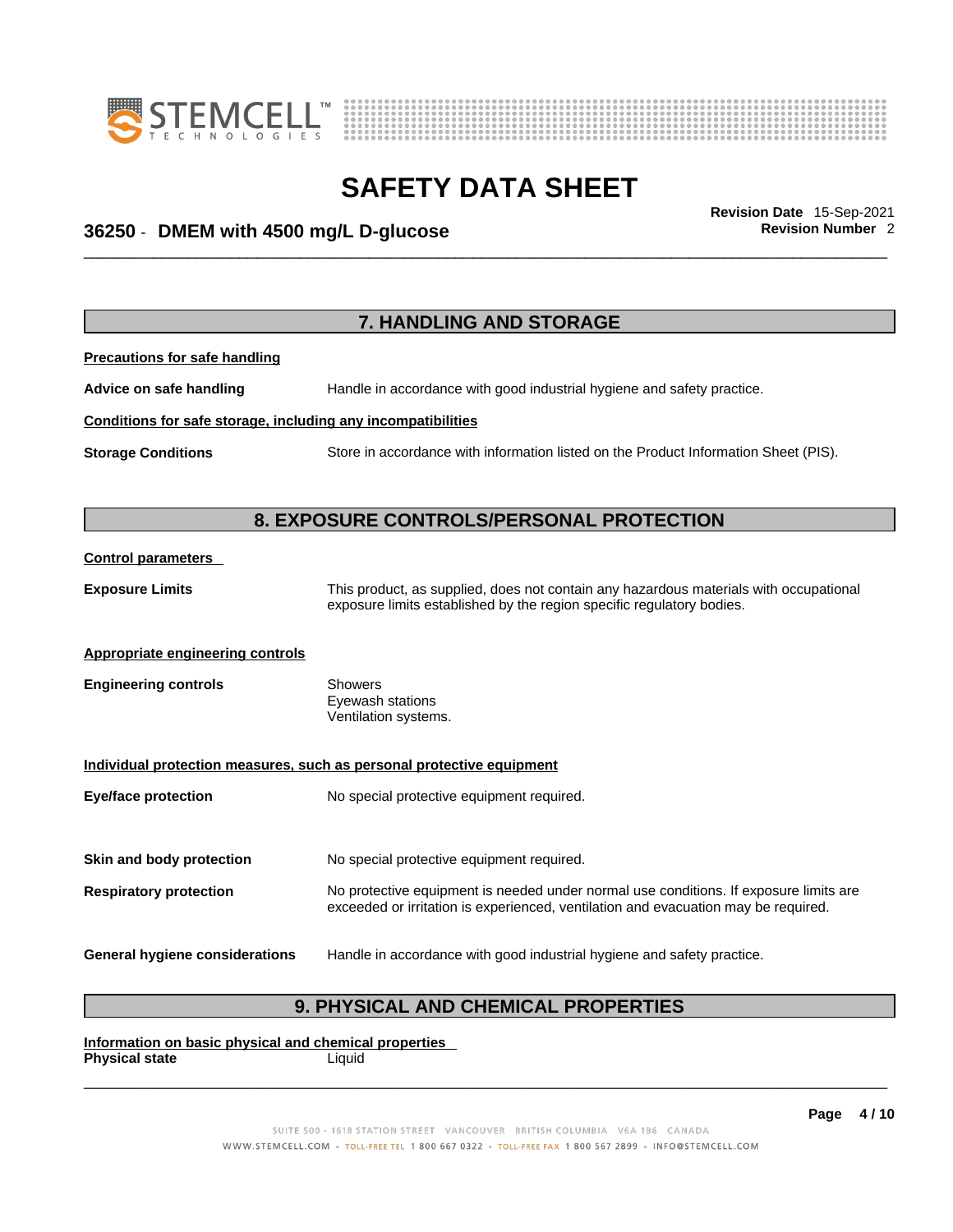



## \_\_\_\_\_\_\_\_\_\_\_\_\_\_\_\_\_\_\_\_\_\_\_\_\_\_\_\_\_\_\_\_\_\_\_\_\_\_\_\_\_\_\_\_\_\_\_\_\_\_\_\_\_\_\_\_\_\_\_\_\_\_\_\_\_\_\_\_\_\_\_\_\_\_\_\_\_\_\_\_\_\_\_\_\_\_\_\_\_\_\_\_\_ **Revision Date** 15-Sep-2021 **36250** - **DMEM with 4500 mg/L D-glucose Revision Number** 2

| Appearance     | Clear             |
|----------------|-------------------|
| Color          | red               |
| Odor           | No data available |
| Odor threshold | No data available |

| <u>Property</u>                      |
|--------------------------------------|
| рH                                   |
| Melting point / freezing point       |
| <b>Boiling point / boiling range</b> |
| <b>Flash point</b>                   |
| <b>Evaporation rate</b>              |
| Flammability (solid, gas)            |
| <b>Flammability Limit in Air</b>     |
| <b>Upper flammability limit:</b>     |
| Lower flammability limit:            |
| Vapor pressure                       |
| Vapor density                        |
| <b>Relative density</b>              |
| <b>Water solubility</b>              |
| Solubility in other solvents         |
| <b>Partition coefficient</b>         |
| <b>Autoignition temperature</b>      |
| <b>Decomposition temperature</b>     |
| <b>Kinematic viscosity</b>           |
| <b>Dynamic viscosity</b>             |
| <b>Explosive properties</b>          |
| <b>Oxidizing properties</b>          |
|                                      |

**Other Information** 

**Odor** No data available **No data available** 

**PH ANO data available None known**<br>
No data available None known **Moltinga and** *Melting* **and the Mone known<br>
<b>Molting** None known<br>
None known **Roidata available 1999 Mone known**<br> **Boiling** None known<br> **Roidata available None known No data available Evaporation No data available None known**<br> **Evaporation** None known<br>
None known **No data available** 

**Explosive properties** No data available **Oxidizing properties** No information available **No data available Lower flammability limit:** No data available **Vapora Available None known No data available None known None known None known None known None known None known Vapor density in the UP of the Vapor Value Available None known<br>No data available None known No data available No data available None known Solution Islam in Solution None known** None known **Partition Partition Coefficient Coefficient Coefficient Coefficient Coefficient Coefficient Coefficient Coefficient Coefficient Coefficient Coefficient Coefficient Coefficient Coefficient C Automische Munder None known**<br> **Automische None known**<br> **Automische None known No data available** No data available **None known** No data available None known

**Softening point**<br> **Molecular weight**<br> **Molecular weight**<br> **Molecular weight**<br> **Molecular weight No information available Molecular formula** No information available **VOC Content (%)**<br>
Liquid Density<br>
No information available<br>
No information available **No information available Bulk density No information available** 

### **Property Values Remarks • Method**

**Flammability Limit in Air** None known

### **10. STABILITY AND REACTIVITY**

| <b>Reactivity</b>                                                       | No information available.                 |
|-------------------------------------------------------------------------|-------------------------------------------|
| <b>Chemical stability</b>                                               | Stable under normal conditions.           |
| <b>Possibility of hazardous reactions</b> None under normal processing. |                                           |
| <b>Conditions to avoid</b>                                              | None known based on information supplied. |
| Incompatible materials                                                  | None known based on information supplied. |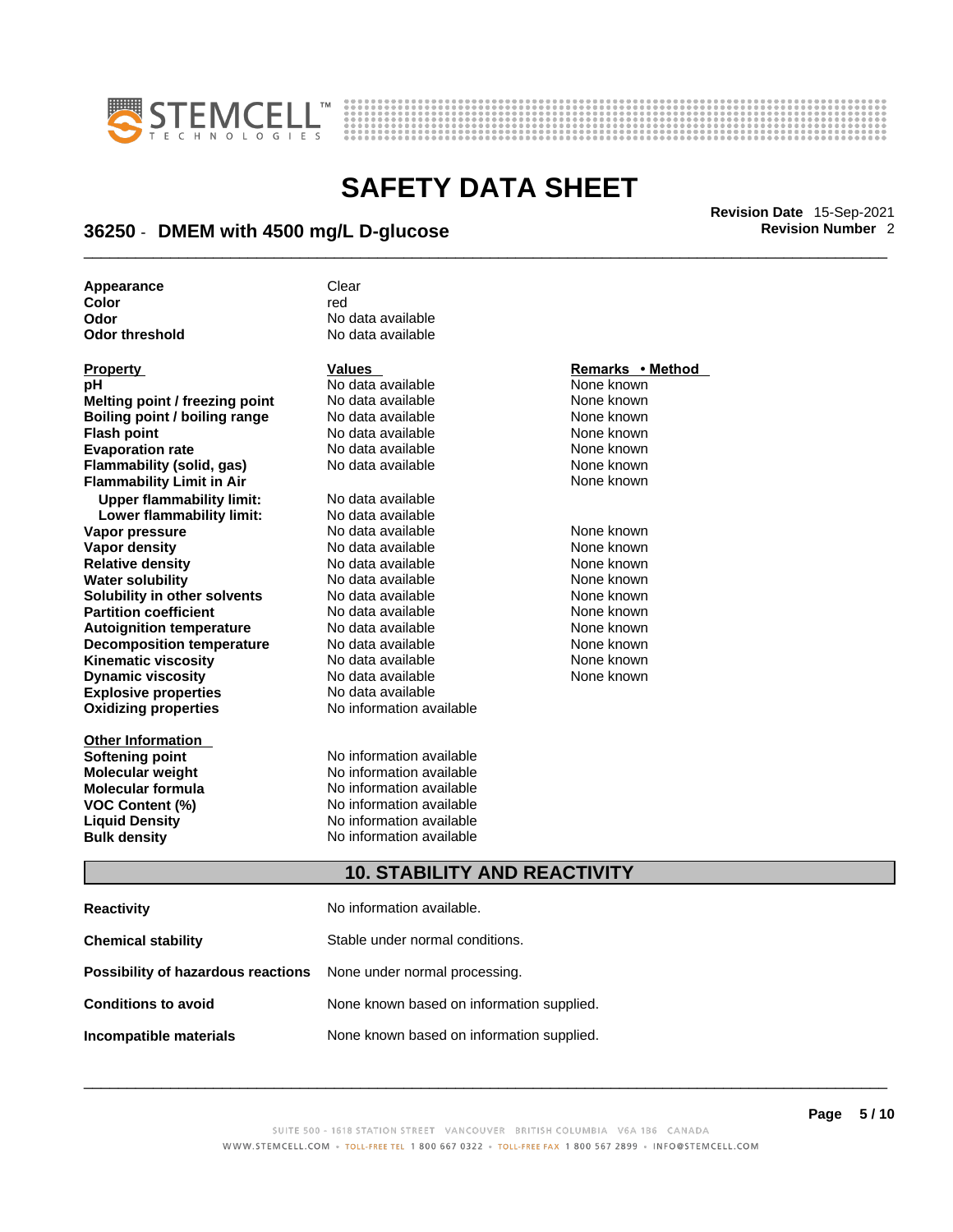



## \_\_\_\_\_\_\_\_\_\_\_\_\_\_\_\_\_\_\_\_\_\_\_\_\_\_\_\_\_\_\_\_\_\_\_\_\_\_\_\_\_\_\_\_\_\_\_\_\_\_\_\_\_\_\_\_\_\_\_\_\_\_\_\_\_\_\_\_\_\_\_\_\_\_\_\_\_\_\_\_\_\_\_\_\_\_\_\_\_\_\_\_\_ **Revision Date** 15-Sep-2021 **36250** - **DMEM with 4500 mg/L D-glucose Revision Number** 2

**Hazardous decomposition products** None known based on information supplied.

### **11. TOXICOLOGICAL INFORMATION**

**Information on likely routes of exposure**

**Product Information**

Product Information

| <b>Inhalation</b>                                                            | Specific test data for the substance or mixture is not available.                                                                                                                                                                                                                                                                                                                                                                                                                                                                                                   |  |
|------------------------------------------------------------------------------|---------------------------------------------------------------------------------------------------------------------------------------------------------------------------------------------------------------------------------------------------------------------------------------------------------------------------------------------------------------------------------------------------------------------------------------------------------------------------------------------------------------------------------------------------------------------|--|
| Eye contact                                                                  | Specific test data for the substance or mixture is not available.                                                                                                                                                                                                                                                                                                                                                                                                                                                                                                   |  |
| <b>Skin contact</b>                                                          | Specific test data for the substance or mixture is not available.                                                                                                                                                                                                                                                                                                                                                                                                                                                                                                   |  |
| Ingestion                                                                    | Specific test data for the substance or mixture is not available.                                                                                                                                                                                                                                                                                                                                                                                                                                                                                                   |  |
| Symptoms related to the physical, chemical and toxicological characteristics |                                                                                                                                                                                                                                                                                                                                                                                                                                                                                                                                                                     |  |
| <b>Symptoms</b>                                                              | No information available.                                                                                                                                                                                                                                                                                                                                                                                                                                                                                                                                           |  |
| <b>Numerical measures of toxicity</b>                                        |                                                                                                                                                                                                                                                                                                                                                                                                                                                                                                                                                                     |  |
| <b>Acute toxicity</b>                                                        |                                                                                                                                                                                                                                                                                                                                                                                                                                                                                                                                                                     |  |
| Unknown acute toxicity                                                       | 6.52E-06 % of the mixture consists of ingredient(s) of unknown toxicity<br>6.52E-06 % of the mixture consists of ingredient(s) of unknown acute oral toxicity<br>6.52E-06 % of the mixture consists of ingredient(s) of unknown acute dermal toxicity<br>6.52E-06 % of the mixture consists of ingredient(s) of unknown acute inhalation toxicity (gas)<br>6.52E-06 % of the mixture consists of ingredient(s) of unknown acute inhalation toxicity (vapor)<br>6.52E-06 % of the mixture consists of ingredient(s) of unknown acute inhalation toxicity (dust/mist) |  |

### **Delayed and immediate effects as well as chronic effects from short and long-term exposure**

| No information available. |
|---------------------------|
|                           |
| No information available. |
|                           |
| No information available. |
|                           |
| No information available. |
|                           |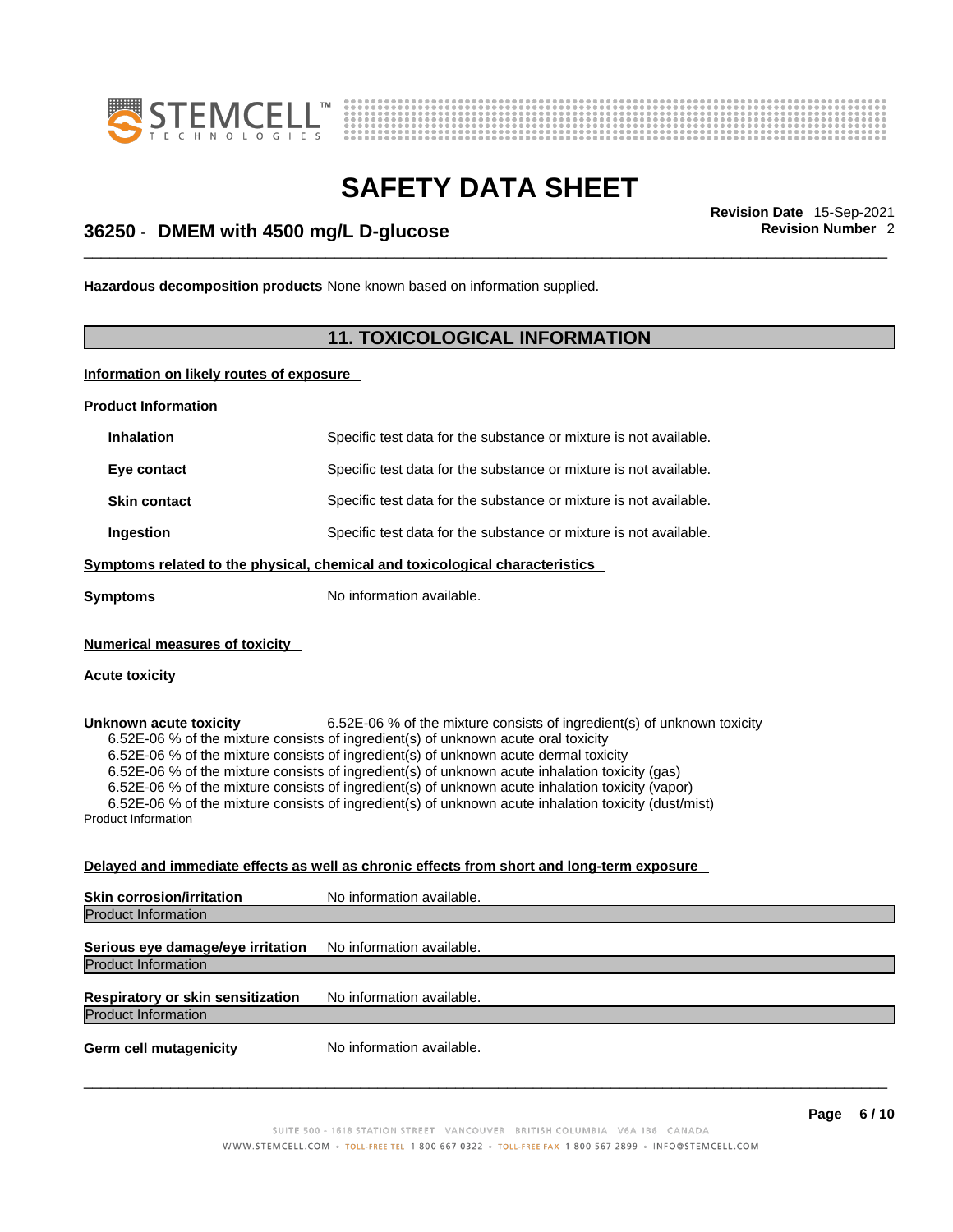



\_\_\_\_\_\_\_\_\_\_\_\_\_\_\_\_\_\_\_\_\_\_\_\_\_\_\_\_\_\_\_\_\_\_\_\_\_\_\_\_\_\_\_\_\_\_\_\_\_\_\_\_\_\_\_\_\_\_\_\_\_\_\_\_\_\_\_\_\_\_\_\_\_\_\_\_\_\_\_\_\_\_\_\_\_\_\_\_\_\_\_\_\_ **Revision Date** 15-Sep-2021 **36250** - **DMEM with 4500 mg/L D-glucose Revision Number** 2

Product Information **Carcinogenicity** No information available. **Reproductive toxicity** No information available. Product Information **STOT** - single exposure<br>
No information available. Product Information **STOT** - **repeated exposure** No information available. Product Information **Aspiration hazard** No information available. **12. ECOLOGICAL INFORMATION Ecotoxicity**  Product Information **Persistence and degradability** No information available. **Bioaccumulation** There is no data for this product. **Other adverse effects** No information available. **13. DISPOSAL CONSIDERATIONS** 

| Waste treatment methods                |                                                                                                                    |
|----------------------------------------|--------------------------------------------------------------------------------------------------------------------|
| Waste from residues/unused<br>products | Dispose of in accordance with local regulations. Dispose of waste in accordance with<br>environmental legislation. |
| <b>Contaminated packaging</b>          | Do not reuse empty containers.                                                                                     |

### **14. TRANSPORT INFORMATION**

**DOT** Not regulated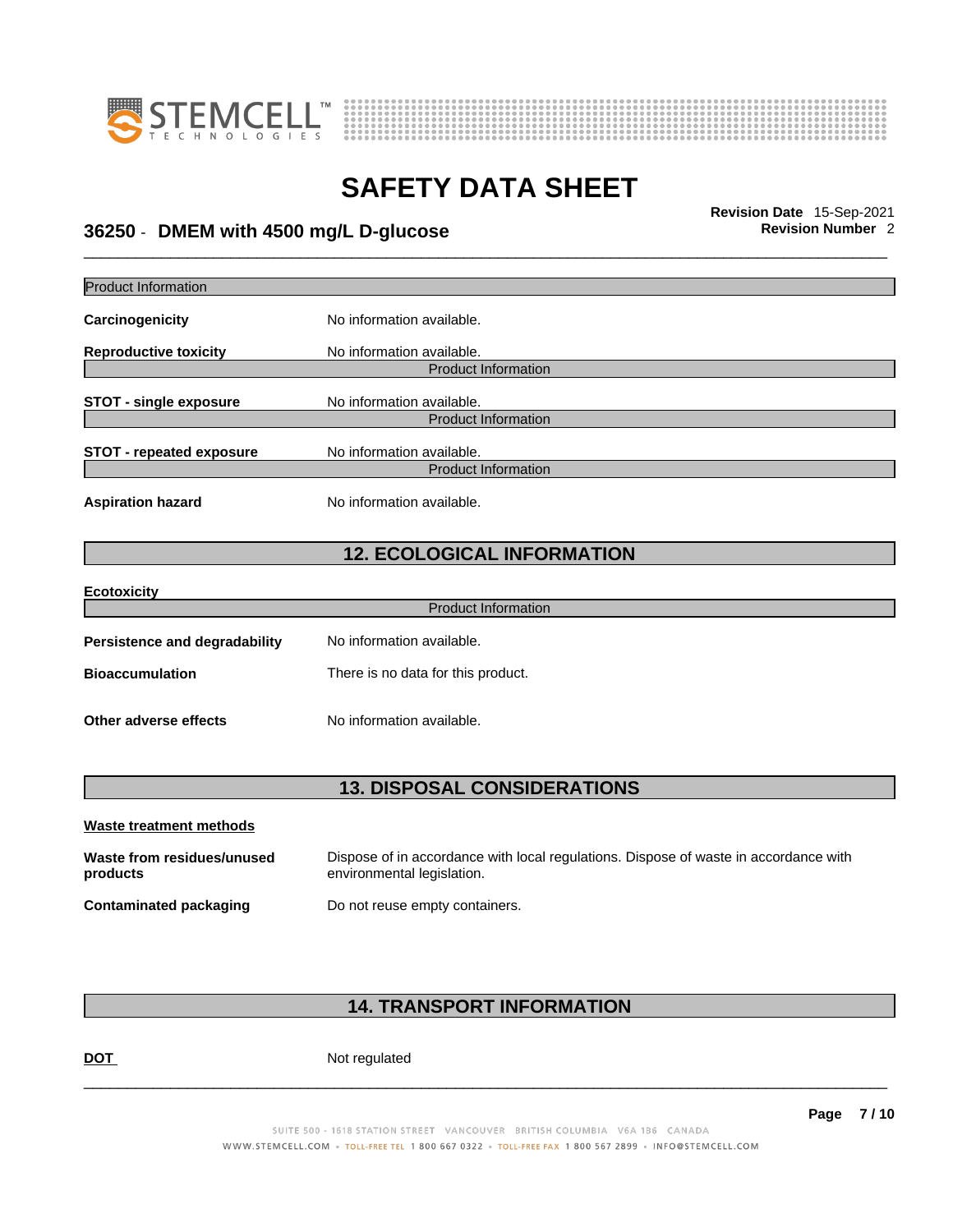



\_\_\_\_\_\_\_\_\_\_\_\_\_\_\_\_\_\_\_\_\_\_\_\_\_\_\_\_\_\_\_\_\_\_\_\_\_\_\_\_\_\_\_\_\_\_\_\_\_\_\_\_\_\_\_\_\_\_\_\_\_\_\_\_\_\_\_\_\_\_\_\_\_\_\_\_\_\_\_\_\_\_\_\_\_\_\_\_\_\_\_\_\_ **Revision Date** 15-Sep-2021 **36250** - **DMEM with 4500 mg/L D-glucose Revision Number** 2

| TDG         | Not regulated |
|-------------|---------------|
| <b>MEX</b>  | Not regulated |
| ICAO (air)  | Not regulated |
| <b>IATA</b> | Not regulated |
| <b>IMDG</b> | Not regulated |
| <b>RID</b>  | Not regulated |
| <b>ADR</b>  | Not regulated |
| <b>ADN</b>  | Not regulated |
|             |               |

### **15. REGULATORY INFORMATION**

| <b>International Inventories</b> |                 |  |
|----------------------------------|-----------------|--|
| <b>TSCA</b>                      | Does not comply |  |
| <b>DSL/NDSL</b>                  | Does not comply |  |
| <b>EINECS/ELINCS</b>             | Does not comply |  |
| <b>ENCS</b>                      | Does not comply |  |
| <b>IECSC</b>                     | Does not comply |  |
| <b>KECL</b>                      | Does not comply |  |
| <b>PICCS</b>                     | Does not comply |  |
| <b>AICS</b>                      | Does not comply |  |
|                                  |                 |  |

 **Legend:** 

 **TSCA** - United States Toxic Substances Control Act Section 8(b) Inventory

 **DSL/NDSL** - Canadian Domestic Substances List/Non-Domestic Substances List

 **EINECS/ELINCS** - European Inventory of Existing Chemical Substances/European List of Notified Chemical Substances

 **ENCS** - Japan Existing and New Chemical Substances

 **IECSC** - China Inventory of Existing Chemical Substances

 **KECL** - Korean Existing and Evaluated Chemical Substances

 **PICCS** - Philippines Inventory of Chemicals and Chemical Substances

 **AICS** - Australian Inventory of Chemical Substances

### **US Federal Regulations**

### **SARA 313**

Section 313 of Title III of the Superfund Amendments and Reauthorization Act of 1986 (SARA). This product does not contain any chemicals which are subject to the reporting requirements of the Act and Title 40 of the Code of Federal Regulations, Part 372.

| No |  |
|----|--|
| No |  |
|    |  |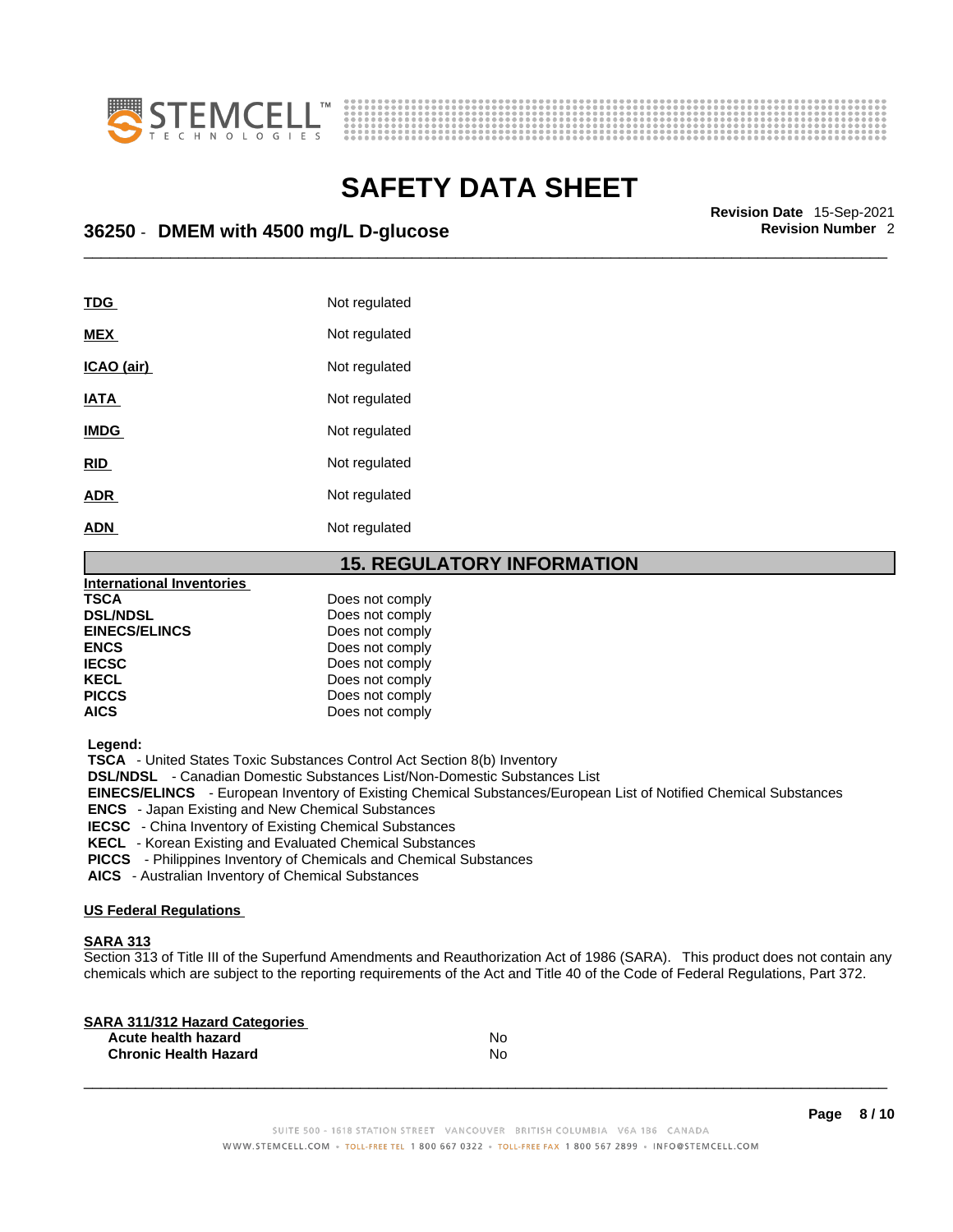



## \_\_\_\_\_\_\_\_\_\_\_\_\_\_\_\_\_\_\_\_\_\_\_\_\_\_\_\_\_\_\_\_\_\_\_\_\_\_\_\_\_\_\_\_\_\_\_\_\_\_\_\_\_\_\_\_\_\_\_\_\_\_\_\_\_\_\_\_\_\_\_\_\_\_\_\_\_\_\_\_\_\_\_\_\_\_\_\_\_\_\_\_\_ **Revision Date** 15-Sep-2021 **36250** - **DMEM with 4500 mg/L D-glucose Revision Number** 2

| Fire hazard                       | No |  |
|-----------------------------------|----|--|
| Sudden release of pressure hazard | No |  |
| <b>Reactive Hazard</b>            | No |  |

#### **CWA** (Clean Water Act)

This product does not contain any substances regulated as pollutants pursuant to the Clean Water Act (40 CFR 122.21 and 40 CFR 122.42).

#### **CERCLA**

This material, as supplied, does not contain any substances regulated as hazardous substances under the Comprehensive Environmental Response Compensation and Liability Act (CERCLA) (40 CFR 302) or the Superfund Amendments and Reauthorization Act (SARA) (40 CFR 355). There may be specific reporting requirements at the local, regional, or state level pertaining to releases of this material.

#### **US State Regulations**

#### **California Proposition 65**

This product does not contain any Proposition 65 chemicals.

### **U.S. State Right-to-Know Regulations**

#### **US State Regulations**

| Chemical name | <b>New Jersey</b> | <b>Massachusetts</b> | Pennsylvania |
|---------------|-------------------|----------------------|--------------|
| Water         |                   |                      |              |
| 7732-18-5     |                   |                      |              |

#### **U.S. EPA Label Information**

**EPA Pesticide Registration Number** Not applicable

### **16. OTHER INFORMATION, INCLUDING DATE OF PREPARATION OF THE LAST REVISION**

**Prepared By, State Control. STEMCELL Technologies Canada Inc.** Cuality Control. STEMCELL Technologies Canada Inc.

**Revision Date** 15-Sep-2021

**Revision Note** Noinformation available.

**Disclaimer**

The information provided in this Safety Data Sheet is correct to the best of our knowledge, information and belief at the date of its publication. The information given is designed only as a guidance for safe handling, use, processing, storage, transportation, disposal and release and is not to be considered a warranty or quality specification. The information relates only to the specific material designated and may not be valid for such material used in combination with any other